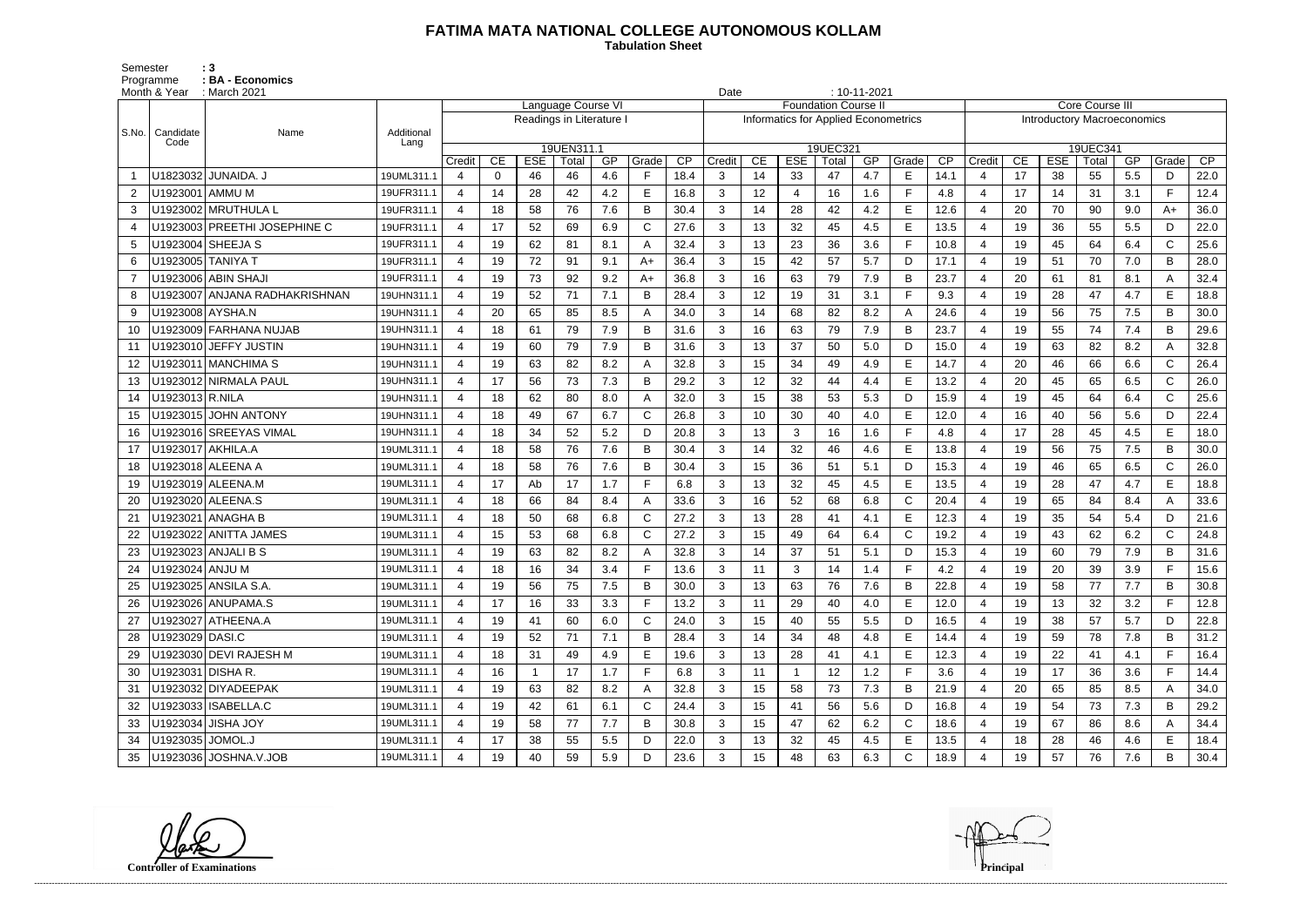|       |                   |                              |                    | Language Course VI    |    |                          |            |     |       | <b>Foundation Course II</b> |                                             |    |                |          |     |              | <b>Core Course III</b> |                                    |    |            |          |     |              |      |  |
|-------|-------------------|------------------------------|--------------------|-----------------------|----|--------------------------|------------|-----|-------|-----------------------------|---------------------------------------------|----|----------------|----------|-----|--------------|------------------------|------------------------------------|----|------------|----------|-----|--------------|------|--|
|       |                   |                              |                    |                       |    | Readings in Literature I |            |     |       |                             | <b>Informatics for Applied Econometrics</b> |    |                |          |     |              |                        | <b>Introductory Macroeconomics</b> |    |            |          |     |              |      |  |
| S.No. | Candidate<br>Code | Name                         | Additional<br>Lang |                       |    |                          |            |     |       |                             |                                             |    |                |          |     |              |                        |                                    |    |            |          |     |              |      |  |
|       |                   |                              |                    |                       |    |                          | 19UEN311.1 |     |       |                             |                                             |    |                | 19UEC321 |     |              |                        |                                    |    |            | 19UEC341 |     |              |      |  |
|       |                   |                              |                    | Credit                | CE | <b>ESE</b>               | Total      | GP  | Grade | CP                          | Credit                                      | CE | <b>ESE</b>     | Total    | GP  | Grade        | CP                     | Credit                             | CE | <b>ESE</b> | Total    | GP  | Grade        | CP   |  |
| 36    |                   | U1923037   JYOTHISHA.T       | 19UML311.1         | 4                     | 19 | 48                       | 67         | 6.7 | C     | 26.8                        | 3                                           | 15 | 56             | 71       | 7.1 | B            | 21.3                   | $\boldsymbol{4}$                   | 19 | 63         | 82       | 8.2 | A            | 32.8 |  |
| 37    |                   | U1923038 KAVYASREE.S         | 19UML311.1         | 4                     | 19 | 53                       | 72         | 7.2 | B     | 28.8                        | 3                                           | 14 | 38             | 52       | 5.2 | D            | 15.6                   | 4                                  | 19 | 42         | 61       | 6.1 | C            | 24.4 |  |
| 38    |                   | U1923039 LEKSHMI KRISHNA R   | 19UML311.1         | $\overline{4}$        | 19 | Ab                       | 19         | 1.9 |       | 7.6                         | 3                                           | 12 | Ab             | 12       | 1.2 | F            | 3.6                    | 4                                  | 19 | Ab         | 19       | 1.9 |              | 7.6  |  |
| 39    |                   | U1923040 MIDHUNA KRISHNAN.R  | 19UML311.1         | $\overline{4}$        | 18 | 46                       | 64         | 6.4 | C     | 25.6                        | 3                                           | 12 | 30             | 42       | 4.2 | E            | 12.6                   | $\overline{4}$                     | 19 | 47         | 66       | 6.6 | $\mathsf{C}$ | 26.4 |  |
| 40    |                   | U1923041   NAVYA NORBERT     | 19UML311.1         | 4                     | 18 | 42                       | 60         | 6.0 | C     | 24.0                        | 3                                           | 13 | 59             | 72       | 7.2 | B            | 21.6                   | $\overline{4}$                     | 20 | 48         | 68       | 6.8 | $\mathsf{C}$ | 27.2 |  |
| 41    |                   | U1923042 NEERAJA L           | 19UML311.1         | $\overline{4}$        | 18 | 48                       | 66         | 6.6 |       | 26.4                        | 3                                           | 15 | 36             | 51       | 5.1 | D            | 15.3                   | $\overline{4}$                     | 20 | 47         | 67       | 6.7 | $\mathsf{C}$ | 26.8 |  |
| 42    |                   | U1923043   NIKHILA.B         | 19UML311.1         | 4                     | 19 | 44                       | 63         | 6.3 | C     | 25.2                        | 3                                           | 14 | 40             | 54       | 5.4 | D            | 16.2                   | 4                                  | 19 | 24         | 43       | 4.3 | Е            | 17.2 |  |
| 43    | U1923044 PRIYA.G  |                              | 19UML311.1         | 4                     | 19 | 45                       | 64         | 6.4 | C     | 25.6                        | 3                                           | 15 | 39             | 54       | 5.4 | D            | 16.2                   | $\boldsymbol{\varDelta}$           | 19 | 50         | 69       | 6.9 | C            | 27.6 |  |
| 44    |                   | U1923045 RENJINI.G           | 19UML311.1         | $\overline{4}$        | 19 | 44                       | 63         | 6.3 | C     | 25.2                        | 3                                           | 15 | 47             | 62       | 6.2 | $\mathsf{C}$ | 18.6                   | $\overline{4}$                     | 19 | 52         | 71       | 7.1 | B.           | 28.4 |  |
| 45    |                   | U1923046 RINCY EARNEST       | 19UML311.1         | $\overline{4}$        | 18 | 54                       | 72         | 7.2 | B     | 28.8                        | 3                                           | 13 | 34             | 47       | 4.7 | E            | 14.1                   | $\overline{4}$                     | 19 | 40         | 59       | 5.9 | D.           | 23.6 |  |
| 46    |                   | U1923047 RINCY FRANCIS       | 19UML311.1         | $\overline{4}$        | 18 | 15                       | 33         | 3.3 | Е     | 13.2                        | 3                                           | 13 | 35             | 48       | 4.8 | $\mathsf E$  | 14.4                   | $\overline{\mathbf{4}}$            | 19 | 32         | 51       | 5.1 | D            | 20.4 |  |
| 47    |                   | U1923048 RIYA JOSEPH         | 19UML311.1         | 4                     | 18 | 39                       | 57         | 5.7 | D     | 22.8                        | 3                                           | 15 | 61             | 76       | 7.6 | B            | 22.8                   | 4                                  | 19 | 51         | 70       | 7.0 | B            | 28.0 |  |
| 48    |                   | U1923049 SAJEENA.S.M         | 19UML311.1         | 4                     | 18 | 8                        | 26         | 2.6 |       | 10.4                        | 3                                           | 13 | Ab             | 13       | 1.3 | F            | 3.9                    | $\boldsymbol{\varDelta}$           | 18 | 18         | 36       | 3.6 |              | 14.4 |  |
| 49    |                   | U1923050 SANDRA SABU         | 19UML311.1         | 4                     | 17 | 19                       | 36         | 3.6 | Е     | 14.4                        | 3                                           | 13 | 35             | 48       | 4.8 | E            | 14.4                   | $\overline{4}$                     | 18 | 31         | 49       | 4.9 | E            | 19.6 |  |
| 50    |                   | U1923051 SARANYA.M           | 19UML311.1         | $\overline{4}$        | 19 | 57                       | 76         | 7.6 | B     | 30.4                        | 3                                           | 15 | 54             | 69       | 6.9 | C            | 20.7                   | 4                                  | 19 | 57         | 76       | 7.6 | B            | 30.4 |  |
| -51   |                   | U1923052 SARANYA M NAIR      | 19UML311.1         | $\overline{4}$        | 18 | 37                       | 55         | 5.5 | D     | 22.0                        | 3                                           | 14 | 44             | 58       | 5.8 | D            | 17.4                   | $\overline{4}$                     | 20 | 59         | 79       | 7.9 | B            | 31.6 |  |
| 52    |                   | U1923053 SHALU SUNIL         | 19UML311.1         | 4                     | 19 | 55                       | 74         | 7.4 | B     | 29.6                        | 3                                           | 15 | 54             | 69       | 6.9 | $\mathsf{C}$ | 20.7                   | 4                                  | 19 | 53         | 72       | 7.2 | B            | 28.8 |  |
| 53    |                   | U1923054 SHEBINA S           | 19UML311.1         | 4                     | 19 | 55                       | 74         | 7.4 | B     | 29.6                        | 3                                           | 14 | 41             | 55       | 5.5 | D            | 16.5                   | $\overline{4}$                     | 19 | 40         | 59       | 5.9 | D.           | 23.6 |  |
| 54    | U1923055 SONA.L   |                              | 19UML311.1         | $\overline{4}$        | 18 | 28                       | 46         | 4.6 | E     | 18.4                        | 3                                           | 13 | 28             | 41       | 4.1 | E            | 12.3                   | $\overline{4}$                     | 19 | 21         | 40       | 4.0 | E            | 16.0 |  |
| 55    |                   | U1923057 AJEESH.S            | 19UML311.1         | $\overline{4}$        | 16 | -1                       | 17         | 1.7 |       | 6.8                         | 3                                           | 12 |                | 13       | 1.3 | E            | 3.9                    | 4                                  | 16 |            | 17       | 1.7 | E.           | 6.8  |  |
| 56    |                   | U1923058   AKHIL BABU        | 19UML311.1         | $\overline{4}$        | 9  | 14                       | 23         | 2.3 | Е     | 9.2                         | 3                                           | 10 | 15             | 25       | 2.5 | F            | 7.5                    | $\overline{4}$                     | 16 | 28         | 44       | 4.4 | E            | 17.6 |  |
| 57    |                   | U1923059 ANANDU.O.S          | 19UML311.1         | 4                     | 14 | $\mathbf 1$              | 15         | 1.5 | Е     | 6.0                         | 3                                           | 12 | $\overline{2}$ | 14       | 1.4 | F            | 4.2                    | 4                                  | 16 | 0          | 16       | 1.6 | F.           | 6.4  |  |
| 58    |                   | U1923061 ARIF MUHAMMED I     | 19UML311.1         | 4                     | 18 | 61                       | 79         | 7.9 | B     | 31.6                        | 3                                           | 14 | 28             | 42       | 4.2 | E            | 12.6                   | 4                                  | 18 | 46         | 64       | 6.4 | C            | 25.6 |  |
| 59    |                   | U1923062 BRINCE.B            | 19UML311.1         | $\boldsymbol{\Delta}$ | 18 | 49                       | 67         | 6.7 | C     | 26.8                        | 3                                           | 11 | 13             | 24       | 2.4 | E            | 7.2                    |                                    | 18 | 28         | 46       | 4.6 | E            | 18.4 |  |
| 60    |                   | U1923063 DISHAAN DAMIEN      | 19UML311.1         | Δ                     | 17 | 54                       | 71         | 7.1 | B     | 28.4                        | વ                                           | 13 | 30             | 43       | 4.3 | E            | 12.9                   |                                    | 17 | 31         | 48       | 4.8 | F            | 19.2 |  |
| 61    | U1923064 JITHIN.J |                              | 19UML311.1         | $\overline{4}$        | 11 | $\overline{4}$           | 15         | 1.5 | F     | 6.0                         | 3                                           | 11 | 24             | 35       | 3.5 | F            | 10.5                   | 4                                  | 16 | 33         | 49       | 4.9 | E            | 19.6 |  |
| 62    |                   | U1923065 NOUFAL.Y            | 19UML311.1         | 4                     | 14 | 19                       | 33         | 3.3 |       | 13.2                        | 3                                           | 13 | 11             | 24       | 2.4 | F            | 7.2                    | 4                                  | 16 | 45         | 61       | 6.1 | C.           | 24.4 |  |
| 63    |                   | U1923066 RENJITH.R           | 19UML311.1         | 4                     | 15 | 13                       | 28         | 2.8 |       | 11.2                        | 3                                           | 13 | 28             | 41       | 4.1 | E            | 12.3                   | 4                                  | 16 | 31         | 47       | 4.7 | E            | 18.8 |  |
| 64    |                   | U1923067 ROOPESH KRISHNA H S | 19UML311.1         | $\overline{4}$        | 17 | 63                       | 80         | 8.0 | A     | 32.0                        | 3                                           | 15 | 65             | 80       | 8.0 | Α            | 24.0                   | 4                                  | 19 | 58         | 77       | 7.7 | B            | 30.8 |  |
| 65    |                   | U1923068 SANJU DICKSON       | 19UML311.1         | 4                     | 18 | 58                       | 76         | 7.6 | B     | 30.4                        | 3                                           | 14 | 46             | 60       | 6.0 | C            | 18.0                   | 4                                  | 19 | 46         | 65       | 6.5 | C.           | 26.0 |  |
| 66    |                   | U1923069 SHERIN RAJ.R        | 19UML311.1         | 4                     | 18 | 50                       | 68         | 6.8 | С     | 27.2                        | 3                                           | 13 | 51             | 64       | 6.4 | C            | 19.2                   | 4                                  | 19 | 54         | 73       | 7.3 | B            | 29.2 |  |
| 67    |                   | U1923070 UMA MAHESWARAN S    | 19UML311.1         | 4                     | 15 | 53                       | 68         | 6.8 | C     | 27.2                        | 3                                           | 11 | $\overline{2}$ | 13       | 1.3 | F            | 3.9                    |                                    | 18 | 32         | 50       | 5.0 | D            | 20.0 |  |



**Controller of Examinations**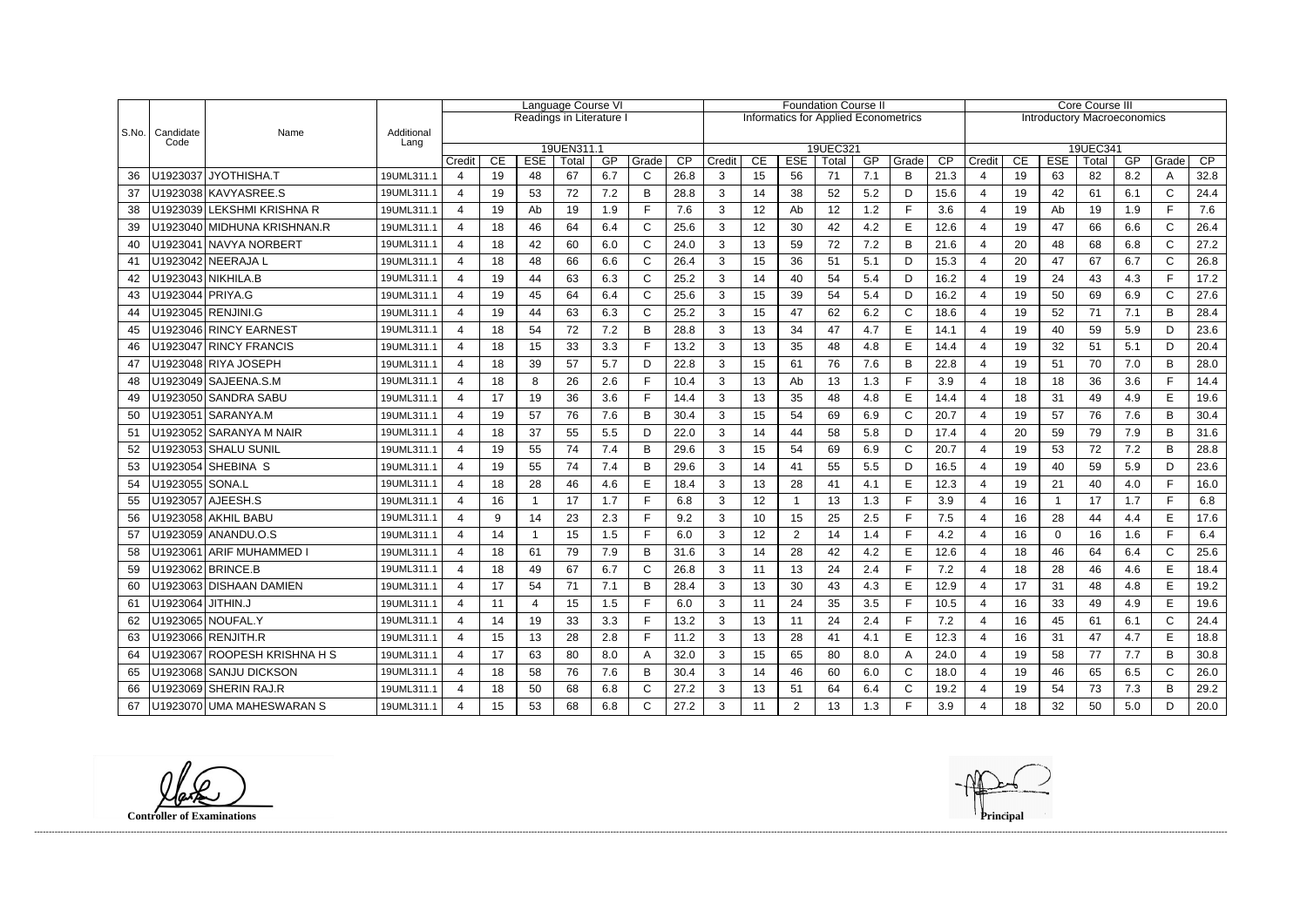|       |                   |                               |                    | <b>Complementary Course V</b> |         |                  |                              |           |              | <b>Complementary Course VI</b> |                                          |    |    |             |     |              |      |  |
|-------|-------------------|-------------------------------|--------------------|-------------------------------|---------|------------------|------------------------------|-----------|--------------|--------------------------------|------------------------------------------|----|----|-------------|-----|--------------|------|--|
|       |                   |                               |                    |                               |         |                  | <b>Public Administration</b> |           |              |                                | History of Modern India (1921-1947)      |    |    |             |     |              |      |  |
| S.No. | Candidate<br>Code | Name                          | Additional<br>Lang |                               |         |                  |                              |           |              |                                |                                          |    |    |             |     |              |      |  |
|       |                   |                               |                    |                               |         |                  | 19UPS331                     |           |              |                                | 19UHY331<br>CP<br>CE<br><b>ESE</b><br>GP |    |    |             |     |              |      |  |
|       |                   | U1823032 JUNAIDA. J           | 19UML311.1         | Credit<br>3                   | CE<br>0 | <b>ESE</b><br>36 | Total<br>36                  | GP<br>3.6 | Grade<br>F   | $\overline{CP}$<br>10.8        | Credit<br>3                              | 9  | 48 | Total<br>57 | 5.7 | Grade<br>D   | 17.1 |  |
| 2     | U1923001 AMMU M   |                               | 19UFR311.1         | 3                             | 17      | 28               | 45                           | 4.5       | E            | 13.5                           | 3                                        | 11 | 29 | 40          | 4.0 | E            | 12.0 |  |
| 3     |                   | U1923002 MRUTHULA L           | 19UFR311.1         | 3                             | 18      | 37               | 55                           | 5.5       | D            | 16.5                           | 3                                        | 16 | 57 | 73          | 7.3 | B            | 21.9 |  |
| 4     |                   | U1923003 PREETHI JOSEPHINE C  | 19UFR311.1         | 3                             | 18      | 22               | 40                           | 4.0       | E            | 12.0                           | 3                                        | 16 | 40 | 56          | 5.6 | D            | 16.8 |  |
|       |                   | U1923004 SHEEJA S             | 19UFR311.1         | 3                             | 18      | 39               | 57                           | 5.7       |              | 17.1                           | 3                                        | 16 | 51 | 67          | 6.7 | C            | 20.1 |  |
| 5     | U1923005 TANIYA T |                               | 19UFR311.1         |                               | 19      | 56               | 75                           | 7.5       | D<br>B       | 22.5                           | 3                                        | 16 | 55 | 71          | 7.1 | B            | 21.3 |  |
| 6     |                   | U1923006 ABIN SHAJI           |                    | 3                             |         | 65               |                              |           |              |                                |                                          | 18 | 59 | 77          | 7.7 |              |      |  |
| 7     |                   |                               | 19UFR311.1         | 3                             | 16      |                  | 81                           | 8.1       | Α<br>F       | 24.3                           | 3                                        |    |    | 48          |     | B            | 23.1 |  |
| 8     |                   | U1923007 ANJANA RADHAKRISHNAN | 19UHN311.1         | 3                             | 17      | 19               | 36                           | 3.6       |              | 10.8                           | 3                                        | 16 | 32 |             | 4.8 | E            | 14.4 |  |
| 9     | U1923008 AYSHA.N  |                               | 19UHN311.1         | 3                             | 17      | 55               | 72                           | 7.2       | B            | 21.6                           | 3                                        | 15 | 52 | 67          | 6.7 | C            | 20.1 |  |
| 10    |                   | U1923009 FARHANA NUJAB        | 19UHN311.1         | 3                             | 17      | 50               | 67                           | 6.7       | $\mathsf{C}$ | 20.1                           | 3                                        | 17 | 59 | 76          | 7.6 | B            | 22.8 |  |
| 11    |                   | U1923010 JEFFY JUSTIN         | 19UHN311.1         | 3                             | 18      | 46               | 64                           | 6.4       | $\mathsf{C}$ | 19.2                           | 3                                        | 16 | 51 | 67          | 6.7 | $\mathsf{C}$ | 20.1 |  |
| 12    |                   | U1923011 MANCHIMA S           | 19UHN311.1         | 3                             | 19      | 53               | 72                           | 7.2       | B            | 21.6                           | 3                                        | 17 | 47 | 64          | 6.4 | $\mathsf{C}$ | 19.2 |  |
| 13    |                   | U1923012 NIRMALA PAUL         | 19UHN311.1         | 3                             | 19      | 46               | 65                           | 6.5       | $\mathsf{C}$ | 19.5                           | 3                                        | 17 | 47 | 64          | 6.4 | $\mathsf{C}$ | 19.2 |  |
| 14    | U1923013 R.NILA   |                               | 19UHN311.1         | 3                             | 19      | 41               | 60                           | 6.0       | $\mathsf{C}$ | 18.0                           | 3                                        | 18 | 55 | 73          | 7.3 | B            | 21.9 |  |
| 15    |                   | U1923015 JOHN ANTONY          | 19UHN311.1         | 3                             | 17      | 43               | 60                           | 6.0       | $\mathsf{C}$ | 18.0                           | 3                                        | 16 | 28 | 44          | 4.4 | E            | 13.2 |  |
| 16    |                   | U1923016 SREEYAS VIMAL        | 19UHN311.1         | 3                             | 15      | 15               | 30                           | 3.0       | F            | 9.0                            | 3                                        | 15 | 35 | 50          | 5.0 | D            | 15.0 |  |
| 17    | U1923017 AKHILA.A |                               | 19UML311.1         | 3                             | 17      | 41               | 58                           | 5.8       | D            | 17.4                           | 3                                        | 15 | 28 | 43          | 4.3 | E            | 12.9 |  |
| 18    |                   | U1923018 ALEENA A             | 19UML311.1         | 3                             | 17      | 36               | 53                           | 5.3       | D            | 15.9                           | 3                                        | 15 | 45 | 60          | 6.0 | $\mathsf{C}$ | 18.0 |  |
| 19    |                   | U1923019 ALEENA.M             | 19UML311.1         | 3                             | 17      | 22               | 39                           | 3.9       | F            | 11.7                           | 3                                        | 16 | 40 | 56          | 5.6 | D            | 16.8 |  |
| 20    |                   | U1923020 ALEENA.S             | 19UML311.1         | 3                             | 19      | 46               | 65                           | 6.5       | $\mathsf{C}$ | 19.5                           | 3                                        | 15 | 60 | 75          | 7.5 | B            | 22.5 |  |
| 21    |                   | U1923021 ANAGHA B             | 19UML311.1         | 3                             | 19      | 20               | 39                           | 3.9       | F            | 11.7                           | 3                                        | 17 | 28 | 45          | 4.5 | E            | 13.5 |  |
| 22    |                   | U1923022 ANITTA JAMES         | 19UML311.1         | 3                             | 19      | 43               | 62                           | 6.2       | $\mathsf{C}$ | 18.6                           | 3                                        | 12 | 50 | 62          | 6.2 | C            | 18.6 |  |
| 23    |                   | U1923023 ANJALI B S           | 19UML311.1         | 3                             | 19      | 45               | 64                           | 6.4       | $\mathsf{C}$ | 19.2                           | 3                                        | 16 | 51 | 67          | 6.7 | $\mathsf{C}$ | 20.1 |  |
| 24    | U1923024 ANJU M   |                               | 19UML311.1         | 3                             | 16      | 9                | 25                           | 2.5       | E            | 7.5                            | 3                                        | 17 | 16 | 33          | 3.3 | E            | 9.9  |  |
| 25    |                   | U1923025 ANSILA S.A.          | 19UML311.1         | 3                             | 16      | 54               | 70                           | 7.0       | B            | 21.0                           | 3                                        | 15 | 54 | 69          | 6.9 | C            | 20.7 |  |
| 26    |                   | U1923026 ANUPAMA.S            | 19UML311.1         | 3                             | 17      | 22               | 39                           | 3.9       | F            | 11.7                           | 3                                        | 15 | 6  | 21          | 2.1 | F            | 6.3  |  |
| 27    |                   | U1923027 ATHEENA.A            | 19UML311.1         | 3                             | 17      | 38               | 55                           | 5.5       | D            | 16.5                           | 3                                        | 17 | 55 | 72          | 7.2 | В            | 21.6 |  |
| 28    | U1923029 DASI.C   |                               | 19UML311.1         | 3                             | 18      | 53               | 71                           | 7.1       | B            | 21.3                           | 3                                        | 17 | 52 | 69          | 6.9 | С            | 20.7 |  |
| 29    |                   | U1923030 DEVI RAJESH M        | 19UML311.1         | 3                             | 18      | 16               | 34                           | 3.4       | F            | 10.2                           | 3                                        | 16 | 28 | 44          | 4.4 | E            | 13.2 |  |
| 30    | U1923031 DISHA R. |                               | 19UML311.1         | 3                             | 19      | 21               | 40                           | 4.0       | F            | 12.0                           | 3                                        | 14 | 14 | 28          | 2.8 | F            | 8.4  |  |
| 31    |                   | U1923032 DIYADEEPAK           | 19UML311.1         | 3                             | 19      | 63               | 82                           | 8.2       | A            | 24.6                           | 3                                        | 17 | 68 | 85          | 8.5 | A            | 25.5 |  |
| 32    |                   | U1923033 ISABELLA.C           | 19UML311.1         | 3                             | 18      | 33               | 51                           | 5.1       | D            | 15.3                           | 3                                        | 15 | 54 | 69          | 6.9 | C            | 20.7 |  |
| 33    |                   | U1923034 JISHA JOY            | 19UML311.1         | 3                             | 18      | 55               | 73                           | 7.3       | B            | 21.9                           | 3                                        | 15 | 55 | 70          | 7.0 | B            | 21.0 |  |
| 34    | U1923035 JOMOL.J  |                               | 19UML311.1         | 3                             | 16      | 42               | 58                           | 5.8       | D            | 17.4                           | 3                                        | 15 | 50 | 65          | 6.5 | C            | 19.5 |  |
| 35    |                   | U1923036 JOSHNA.V.JOB         | 19UML311.1         | 3                             | 19      | 47               | 66                           | 6.6       | $\mathsf C$  | 19.8                           | 3                                        | 12 | 49 | 61          | 6.1 | C            | 18.3 |  |

**Controller of Examinations**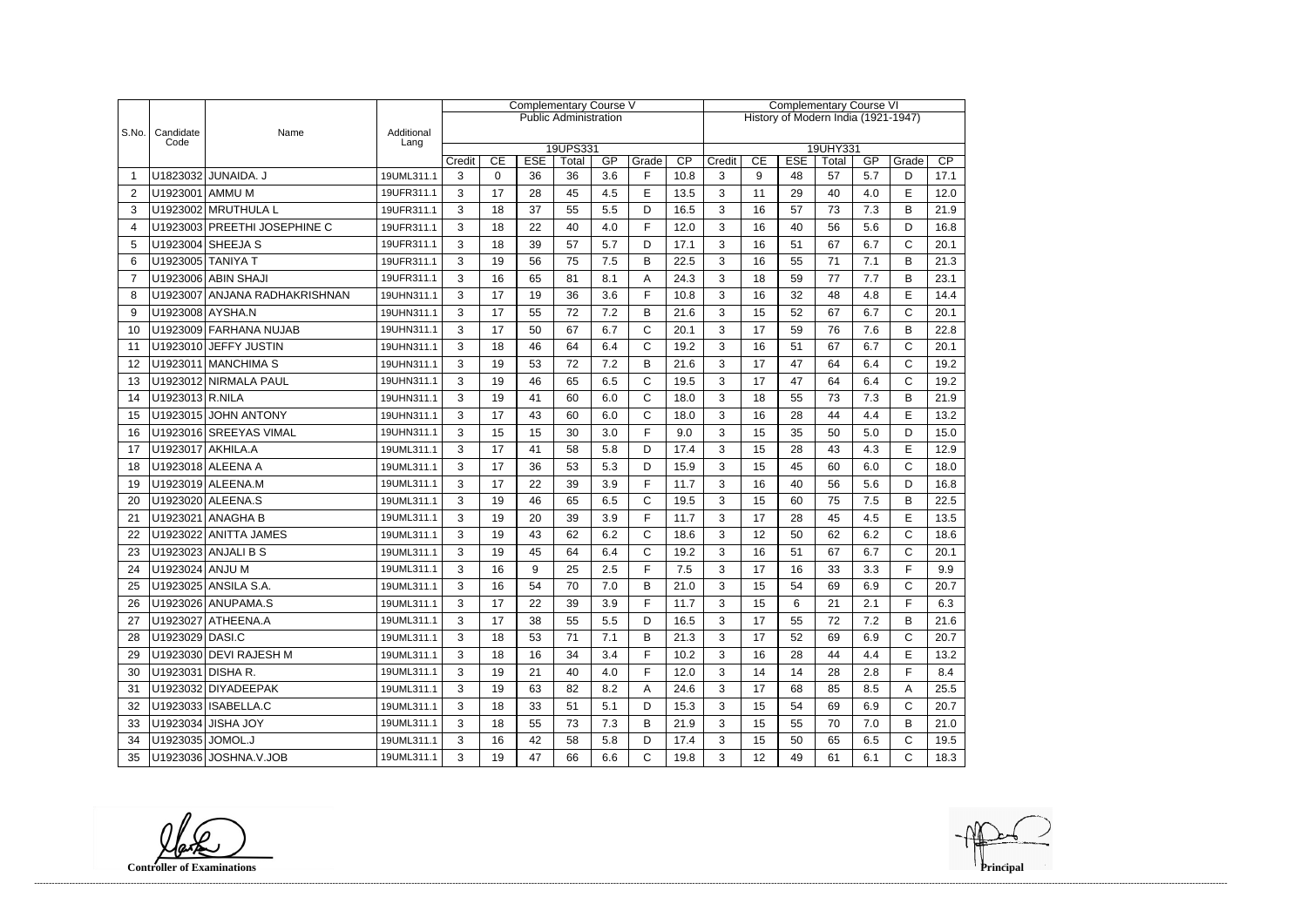|       |                   |                              |                    | <b>Complementary Course V</b> |          |                  |                              |           |                       |            | <b>Complementary Course VI</b>      |                |    |             |           |              |            |  |
|-------|-------------------|------------------------------|--------------------|-------------------------------|----------|------------------|------------------------------|-----------|-----------------------|------------|-------------------------------------|----------------|----|-------------|-----------|--------------|------------|--|
|       |                   |                              |                    |                               |          |                  | <b>Public Administration</b> |           |                       |            | History of Modern India (1921-1947) |                |    |             |           |              |            |  |
| S.No. | Candidate<br>Code | Name                         | Additional<br>Lang |                               |          |                  |                              |           |                       |            |                                     |                |    |             |           |              |            |  |
|       |                   |                              |                    |                               |          |                  | 19UPS331                     |           |                       |            | 19UHY331<br><b>ESE</b>              |                |    |             |           |              |            |  |
| 36    |                   | U1923037 JYOTHISHA.T         | 19UML311.1         | Credit<br>3                   | CE<br>17 | <b>ESE</b><br>52 | Total<br>69                  | GP<br>6.9 | Grade<br>$\mathsf{C}$ | CP<br>20.7 | Credit<br>3                         | CE<br>16       | 54 | Total<br>70 | GP<br>7.0 | Grade<br>В   | CP<br>21.0 |  |
|       |                   | U1923038 KAVYASREE.S         |                    |                               |          | 56               | 75                           |           |                       |            |                                     | 14             |    | 74          | 7.4       |              |            |  |
| 37    |                   |                              | 19UML311.1         | 3                             | 19       |                  |                              | 7.5       | B<br>F                | 22.5       | 3                                   |                | 60 |             |           | B<br>F       | 22.2       |  |
| 38    |                   | U1923039 LEKSHMI KRISHNA R   | 19UML311.1         | 3                             | 20       | Ab               | 20                           | 2.0       |                       | 6.0        | 3                                   | 12             | Ab | 12          | 1.2       |              | 3.6        |  |
| 39    |                   | U1923040 MIDHUNA KRISHNAN.R  | 19UML311.1         | 3                             | 18       | 33               | 51                           | 5.1       | D                     | 15.3       | 3                                   | 11             | 41 | 52          | 5.2       | D            | 15.6       |  |
| 40    |                   | U1923041 NAVYA NORBERT       | 19UML311.1         | 3                             | 16       | 44               | 60                           | 6.0       | C                     | 18.0       | 3                                   | 17             | 59 | 76          | 7.6       | B            | 22.8       |  |
| 41    |                   | U1923042 NEERAJA L           | 19UML311.1         | 3                             | 18       | 50               | 68                           | 6.8       | $\mathsf{C}$          | 20.4       | 3                                   | 16             | 29 | 45          | 4.5       | E            | 13.5       |  |
| 42    |                   | U1923043 NIKHILA.B           | 19UML311.1         | 3                             | 18       | 34               | 52                           | 5.2       | D                     | 15.6       | 3                                   | 14             | 42 | 56          | 5.6       | D            | 16.8       |  |
| 43    | U1923044 PRIYA.G  |                              | 19UML311.1         | 3                             | 17       | 61               | 78                           | 7.8       | B                     | 23.4       | 3                                   | 15             | 61 | 76          | 7.6       | B            | 22.8       |  |
| 44    |                   | U1923045 RENJINI.G           | 19UML311.1         | 3                             | 17       | 40               | 57                           | 5.7       | D                     | 17.1       | 3                                   | 16             | 52 | 68          | 6.8       | $\mathsf{C}$ | 20.4       |  |
| 45    |                   | U1923046 RINCY EARNEST       | 19UML311.1         | 3                             | 19       | 44               | 63                           | 6.3       | C                     | 18.9       | 3                                   | 15             | 37 | 52          | 5.2       | D            | 15.6       |  |
| 46    |                   | U1923047 RINCY FRANCIS       | 19UML311.1         | 3                             | 19       | 28               | 47                           | 4.7       | E                     | 14.1       | 3                                   | 10             | 45 | 55          | 5.5       | D            | 16.5       |  |
| 47    |                   | U1923048 RIYA JOSEPH         | 19UML311.1         | 3                             | 18       | 45               | 63                           | 6.3       | $\mathsf{C}$          | 18.9       | 3                                   | 16             | 58 | 74          | 7.4       | B            | 22.2       |  |
| 48    |                   | U1923049 SAJEENA.S.M         | 19UML311.1         | 3                             | 16       | 16               | 32                           | 3.2       | F                     | 9.6        | 3                                   | 10             | 12 | 22          | 2.2       | F            | 6.6        |  |
| 49    |                   | U1923050 SANDRA SABU         | 19UML311.1         | 3                             | 18       | 28               | 46                           | 4.6       | E                     | 13.8       | 3                                   | 13             | 31 | 44          | 4.4       | E            | 13.2       |  |
| 50    |                   | U1923051 SARANYA.M           | 19UML311.1         | 3                             | 18       | 35               | 53                           | 5.3       | D                     | 15.9       | 3                                   | 14             | 52 | 66          | 6.6       | C            | 19.8       |  |
| 51    |                   | U1923052 SARANYA M NAIR      | 19UML311.1         | 3                             | 19       | 30               | 49                           | 4.9       | E                     | 14.7       | 3                                   | 16             | 35 | 51          | 5.1       | D            | 15.3       |  |
| 52    |                   | U1923053 SHALU SUNIL         | 19UML311.1         | 3                             | 18       | 54               | 72                           | 7.2       | B                     | 21.6       | 3                                   | 16             | 57 | 73          | 7.3       | B            | 21.9       |  |
| 53    |                   | U1923054 SHEBINA S           | 19UML311.1         | 3                             | 17       | 37               | 54                           | 5.4       | D                     | 16.2       | 3                                   | 14             | 53 | 67          | 6.7       | $\mathsf{C}$ | 20.1       |  |
| 54    | U1923055 SONA.L   |                              | 19UML311.1         | 3                             | 17       | 28               | 45                           | 4.5       | E                     | 13.5       | 3                                   | 14             | 32 | 46          | 4.6       | E            | 13.8       |  |
| 55    |                   | U1923057 AJEESH.S            | 19UML311.1         | 3                             | 17       | $\overline{7}$   | 24                           | 2.4       | F.                    | 7.2        | 3                                   | 10             | 6  | 16          | 1.6       | F            | 4.8        |  |
| 56    |                   | U1923058 AKHIL BABU          | 19UML311.1         | 3                             | 17       | 14               | 31                           | 3.1       | F                     | 9.3        | 3                                   | 10             | 19 | 29          | 2.9       | F            | 8.7        |  |
| 57    |                   | U1923059 ANANDU.O.S          | 19UML311.1         | 3                             | 16       | 5                | 21                           | 2.1       | F.                    | 6.3        | 3                                   | $\overline{7}$ | 3  | 10          | 1.0       | F            | 3.0        |  |
| 58    |                   | U1923061 ARIF MUHAMMED I     | 19UML311.1         | 3                             | 17       | 9                | 26                           | 2.6       | F                     | 7.8        | 3                                   | 13             | 48 | 61          | 6.1       | $\mathsf{C}$ | 18.3       |  |
| 59    |                   | U1923062 BRINCE.B            | 19UML311.1         | 3                             | 17       | 30               | 47                           | 4.7       | E                     | 14.1       | 3                                   | 13             | 36 | 49          | 4.9       | E            | 14.7       |  |
| 60    |                   | U1923063 DISHAAN DAMIEN      | 19UML311.1         | 3                             | 17       | 30               | 47                           | 4.7       | F                     | 14.1       | 3                                   | 14             | 40 | 54          | 5.4       | D            | 16.2       |  |
| 61    | U1923064 JITHIN.J |                              | 19UML311.1         | 3                             | 16       | 28               | 44                           | 4.4       | E                     | 13.2       | 3                                   | 12             | 16 | 28          | 2.8       | F            | 8.4        |  |
| 62    |                   | U1923065 NOUFAL.Y            | 19UML311.1         | 3                             | 17       | 18               | 35                           | 3.5       | F.                    | 10.5       | 3                                   | 12             | 56 | 68          | 6.8       | C            | 20.4       |  |
| 63    |                   | U1923066 RENJITH.R           | 19UML311.1         | 3                             | 18       | 35               | 53                           | 5.3       | D                     | 15.9       | 3                                   | 12             | 43 | 55          | 5.5       | D            | 16.5       |  |
| 64    |                   | U1923067 ROOPESH KRISHNA H S | 19UML311.1         | 3                             | 19       | 66               | 85                           | 8.5       | A                     | 25.5       | 3                                   | 13             | 52 | 65          | 6.5       | C            | 19.5       |  |
|       |                   | U1923068 SANJU DICKSON       |                    | 3                             | 19       | 46               | 65                           | 6.5       | C                     | 19.5       | 3                                   | 13             | 50 | 63          | 6.3       | C            | 18.9       |  |
| 65    |                   |                              | 19UML311.1         |                               |          |                  |                              |           |                       |            |                                     |                |    |             |           |              |            |  |
| 66    |                   | U1923069 SHERIN RAJ.R        | 19UML311.1         | 3                             | 16       | 55               | 71                           | 7.1       | B                     | 21.3       | 3                                   | 12             | 59 | 71          | 7.1       | B            | 21.3       |  |
| 67    |                   | U1923070 UMA MAHESWARAN S    | 19UML311.1         | 3                             | 17       | 28               | 45                           | 4.5       | E                     | 13.5       | 3                                   | 11             | 33 | 44          | 4.4       | E.           | 13.2       |  |



**Controller of Examinations**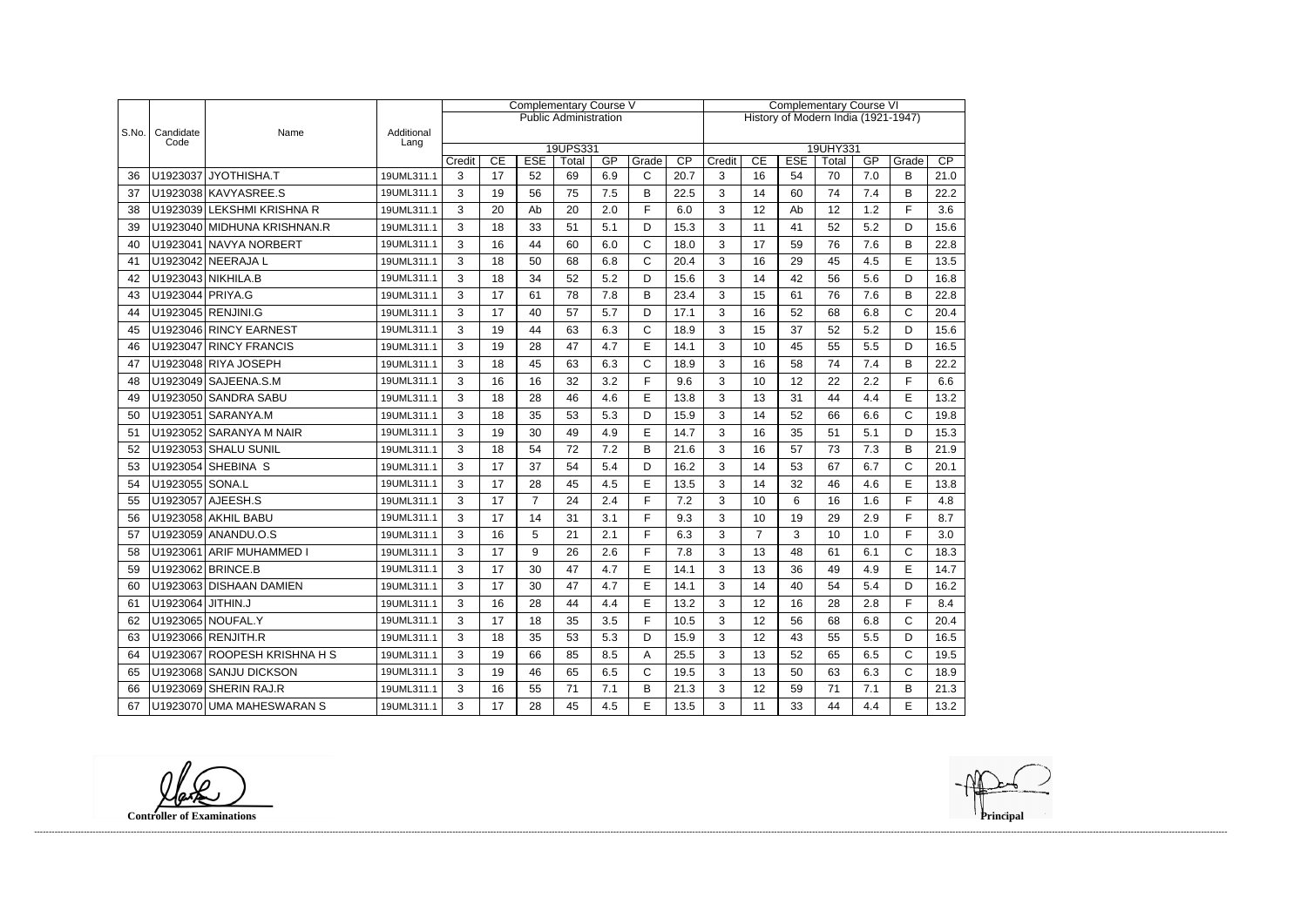|                |                   |                              |                    | Language Course VII |             |            |       |     |       |                 |                          |                |              |               |  |
|----------------|-------------------|------------------------------|--------------------|---------------------|-------------|------------|-------|-----|-------|-----------------|--------------------------|----------------|--------------|---------------|--|
|                |                   |                              |                    |                     |             |            |       |     |       |                 |                          |                |              | Result        |  |
| S.No.          | Candidate<br>Code | Name                         | Additional<br>Lang |                     |             |            |       |     |       |                 | Total                    | <b>SCPA</b>    | Grade        |               |  |
|                |                   |                              |                    | Credit              | CE          | <b>ESE</b> | Total | GP  | Grade | $\overline{CP}$ |                          |                |              |               |  |
| -1             | U1823032          | JUNAIDA. J                   | 19UML311.1         | 4                   | $\mathbf 0$ | 44         | 44    | 4.4 | F     | 17.6            |                          | $\blacksquare$ | F            | <b>FAILED</b> |  |
| 2              | U1923001          | AMMU M                       | 19UFR311.1         | 4                   | 11          | 13         | 24    | 2.4 | F     | 9.6             | $\overline{\phantom{a}}$ | $\overline{a}$ | F            | <b>FAILED</b> |  |
| 3              |                   | U1923002 MRUTHULA L          | 19UFR311.1         | 4                   | 16          | 65         | 81    | 8.1 | A     | 32.4            | 149.8                    | 7.13           | B            | <b>PASSED</b> |  |
| 4              |                   | U1923003 PREETHI JOSEPHINE C | 19UFR311.1         | 4                   | 15          | 17         | 32    | 3.2 | F     | 12.8            | $\blacksquare$           |                | F            | <b>FAILED</b> |  |
| 5              |                   | U1923004 SHEEJA S            | 19UFR311.1         | 4                   | 15          | 41         | 56    | 5.6 | D     | 22.4            | $\blacksquare$           | $\blacksquare$ | F            | <b>FAILED</b> |  |
| 6              | U1923005 TANIYA T |                              | 19UFR311.1         | 4                   | 17          | 73         | 90    | 9.0 | $A+$  | 36.0            | 161.3                    | 7.68           | B            | PASSED        |  |
| $\overline{7}$ |                   | U1923006 ABIN SHAJI          | 19UFR311.1         | 4                   | 16          | 61         | 77    | 7.7 | B     | 30.8            | 171.1                    | 8.15           | A            | <b>PASSED</b> |  |
| 8              | U1923007          | ANJANA RADHAKRISHNAN         | 19UHN311.1         | 4                   | 13          | 5          | 18    | 1.8 | F     | 7.2             | $\blacksquare$           | $\blacksquare$ | F            | <b>FAILED</b> |  |
| 9              | U1923008 AYSHA.N  |                              | 19UHN311.1         | $\overline{4}$      | 17          | 64         | 81    | 8.1 | Α     | 32.4            | 162.7                    | 7.75           | B            | PASSED        |  |
| 10             |                   | U1923009 FARHANA NUJAB       | 19UHN311.1         | 4                   | 20          | 65         | 85    | 8.5 | A     | 34.0            | 161.8                    | 7.70           | B            | PASSED        |  |
| 11             |                   | U1923010 JEFFY JUSTIN        | 19UHN311.1         | 4                   | 16          | 57         | 73    | 7.3 | В     | 29.2            | 147.9                    | 7.04           | B            | PASSED        |  |
| 12             |                   | U1923011 MANCHIMA S          | 19UHN311.1         | 4                   | 17          | 56         | 73    | 7.3 | B     | 29.2            | 143.9                    | 6.85           | $\mathsf C$  | PASSED        |  |
| 13             |                   | U1923012 NIRMALA PAUL        | 19UHN311.1         | 4                   | 16          | 55         | 71    | 7.1 | B     | 28.4            | 135.5                    | 6.45           | C            | PASSED        |  |
| 14             | U1923013 R.NILA   |                              | 19UHN311.1         | 4                   | 16          | 46         | 62    | 6.2 | C     | 24.8            | 138.2                    | 6.58           | $\mathsf{C}$ | PASSED        |  |
| 15             |                   | U1923015 JOHN ANTONY         | 19UHN311.1         | 4                   | 14          | 17         | 31    | 3.1 | F     | 12.4            | $\blacksquare$           | $\blacksquare$ | F            | <b>FAILED</b> |  |
| 16             |                   | U1923016 SREEYAS VIMAL       | 19UHN311.1         | 4                   | 14          | 15         | 29    | 2.9 | F     | 11.6            |                          |                | F            | <b>FAILED</b> |  |
| 17             | U1923017 AKHILA.A |                              | 19UML311.1         | 4                   | 20          | 60         | 80    | 8.0 | Α     | 32.0            | 136.5                    | 6.50           | C            | PASSED        |  |
| 18             |                   | U1923018 ALEENA A            | 19UML311.1         | 4                   | 19          | 32         | 51    | 5.1 | D     | 20.4            | 126.0                    | 6.00           | C            | <b>PASSED</b> |  |
| 19             |                   | U1923019 ALEENA.M            | 19UML311.1         | 4                   | 19          | Ab         | 19    | 1.9 | F     | 7.6             |                          |                | F            | <b>FAILED</b> |  |
| 20             |                   | U1923020 ALEENA.S            | 19UML311.1         | 4                   | 20          | 68         | 88    | 8.8 | Α     | 35.2            | 164.8                    | 7.85           | B            | PASSED        |  |
| 21             | U1923021          | ANAGHA B                     | 19UML311.1         | 4                   | 16          | 32         | 48    | 4.8 | E     | 19.2            | $\blacksquare$           | $\overline{a}$ | F            | <b>FAILED</b> |  |
| 22             |                   | U1923022 ANITTA JAMES        | 19UML311.1         | 4                   | 16          | 57         | 73    | 7.3 | B     | 29.2            | 137.6                    | 6.55           | $\mathsf C$  | PASSED        |  |
| 23             |                   | U1923023 ANJALI B S          | 19UML311.1         | 4                   | 19          | 64         | 83    | 8.3 | Α     | 33.2            | 152.2                    | 7.25           | B            | <b>PASSED</b> |  |
| 24             | U1923024 ANJU M   |                              | 19UML311.1         | 4                   | 17          | 32         | 49    | 4.9 | E     | 19.6            | $\mathbf{r}$             | ÷.             | F            | <b>FAILED</b> |  |
| 25             |                   | U1923025 ANSILA S.A          | 19UML311.1         | 4                   | 19          | 61         | 80    | 8.0 | Α     | 32.0            | 157.3                    | 7.49           | B            | <b>PASSED</b> |  |
| 26             |                   | U1923026 ANUPAMA.S           | 19UML311.1         | 4                   | 19          | 21         | 40    | 4.0 | F     | 16.0            |                          |                | F            | <b>FAILED</b> |  |
| 27             |                   | U1923027 ATHEENA.A           | 19UML311.1         | 4                   | 20          | 62         | 82    | 8.2 | Α     | 32.8            | 134.2                    | 6.39           | C            | PASSED        |  |
| 28             | U1923029 DASI.C   |                              | 19UML311.1         | 4                   | 20          | 68         | 88    | 8.8 | A     | 35.2            | 151.2                    | 7.20           | B            | PASSED        |  |
| 29             |                   | U1923030 DEVI RAJESH M       | 19UML311.1         | 4                   | 16          | 28         | 44    | 4.4 | Е     | 17.6            | $\sim$                   | $\blacksquare$ | F            | <b>FAILED</b> |  |
| 30             | U1923031 DISHA R. |                              | 19UML311.1         | 4                   | 17          | 22         | 39    | 3.9 | F     | 15.6            | $\sim 10$                | $\sim$         | F            | <b>FAILED</b> |  |
| 31             |                   | U1923032 DIYADEEPAK          | 19UML311.1         | 4                   | 20          | 66         | 86    | 8.6 | A     | 34.4            | 173.2                    | 8.25           | A            | PASSED        |  |
| 32             |                   | U1923033   ISABELLA.C        | 19UML311.1         | 4                   | 19          | 51         | 70    | 7.0 | В     | 28.0            | 134.4                    | 6.40           | $\mathsf{C}$ | PASSED        |  |
| 33             |                   | U1923034 JISHA JOY           | 19UML311.1         | 4                   | 20          | 50         | 70    | 7.0 | B     | 28.0            | 154.7                    | 7.37           | B            | PASSED        |  |
| 34             | U1923035 JOMOL.J  |                              | 19UML311.1         | 4                   | 19          | 55         | 74    | 7.4 | B     | 29.6            | 120.4                    | 5.73           | D            | <b>PASSED</b> |  |
| 35             |                   | U1923036 JOSHNA.V.JOB        | 19UML311.1         | $\overline{4}$      | 18          | 32         | 50    | 5.0 | D     | 20.0            | 131.0                    | 6.24           | $\mathsf{C}$ | <b>PASSED</b> |  |

**Controller of Examinations**